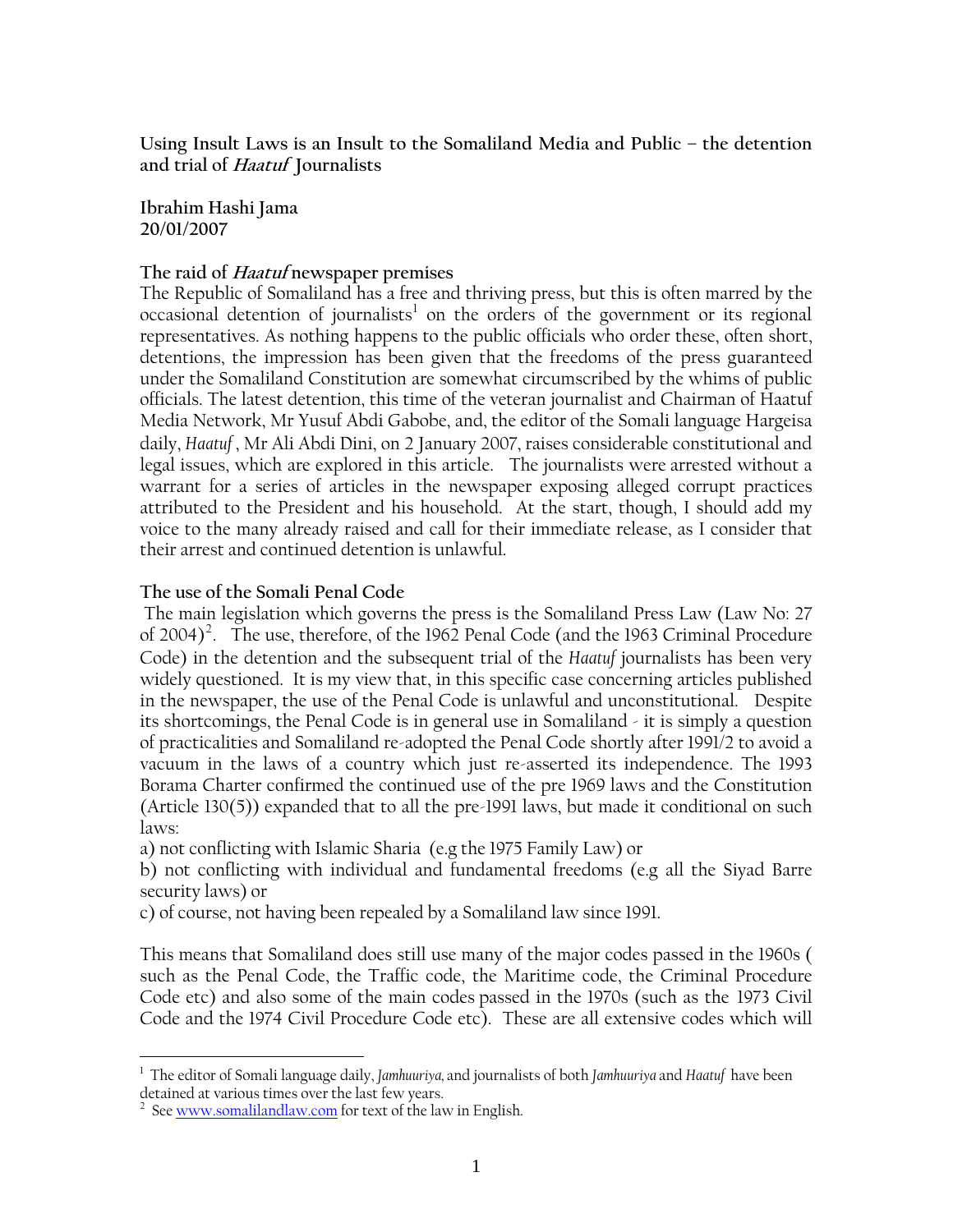take time to replace, and those which were passed before 1969 were based on the democratic Somali Republic 1960 constitution. Nonetheless, they are outdated and as the concepts of the protection of human rights have since developed in leaps and bounds, some of their provisions are unlikely to pass the second constitutional test of "not conflicting with individual and fundamental rights". It is therefore important that the government, the police, the prosecution and the judiciary are fully aware of this limitation of the pre-1991 laws and must always be ready to examine whether any specific provision is contrary to the extensive bill of rights<sup>[3](#page-1-0)</sup> in the Somaliland Constitution.

#### **The press regulation regime**

The Somaliland Press Law 2004, which initially when it was a bill, proposed many criminal offences for the media, did not, in the end, include criminal sanctions and relied instead on a largely self regulating regime based on the press code of conduct. The Law also made it clear that no journalist shall be detained for undertaking his journalistic activities unless otherwise ordered by a competent court (Article 8(1)) and that all other laws inconsistent with the Press Law are repealed (see Article 31). This does not mean that journalists can break the law at will; all it means is that if what they have published was contrary to the Press Law, then it will be dealt according to this Law, which expressly rules out any criminal sanctions. The reference to authorisation by a court in case of any detention does not, in my view, detract from the non-criminal self regulation system, but reinforces the freedom of the press by making it conditional on any alleged crimes committed by journalists, which are linked to their occupation, being considered by a competent court before they can be detained.

Article 10 of the Law sets out what activities of the Press come under this Law and these are, among other things, the truth of what they have written, as well as balance. It even includes issues such as decency, comments about the religion, military information etc. Article 10(6) then adds that any press which infringes matters set out in the Article (e.g whoever publishes untruthful articles or indecent articles) will be dealt with in accordance with the Press Code and the civil (NOT the criminal) laws of the country. The Press Law has therefore superseded many of the provisions in the Penal Code which relate to legitimate journalistic activities and which are contrary to the freedom of the press. Examples of these are criminal defamation, publishing false news, insult and above all the old 1930s Rocco<sup>[4](#page-1-1)</sup> laws which protect the reputation of public officials such as the provisions which make it an offence to insult a public officer (Article 268) or even a political or administrative or judicial body or its representatives (Article 269), in their presence, and by reason of their duties. One can also commit these offences in writing, but only if one addresses the insulting writing to them.

It follows, therefore, that as the complaint against *Haatuf* is about the truth or veracity of the articles written in the newspaper, the matter should have been dealt with under the Press Law and its code and the civil law. Furthermore, it is clear that the police had

 $\overline{a}$ 

<span id="page-1-0"></span><sup>&</sup>lt;sup>3</sup> See Articles 21 to 36 of the Somaliland Constitution

<span id="page-1-1"></span><sup>4</sup> The Somali Penal Code is a replica of the 1931 Italian Penal Code drafted by a Commission chaired by Prof. Arturo Rocco in 1931 (the Rocco Code).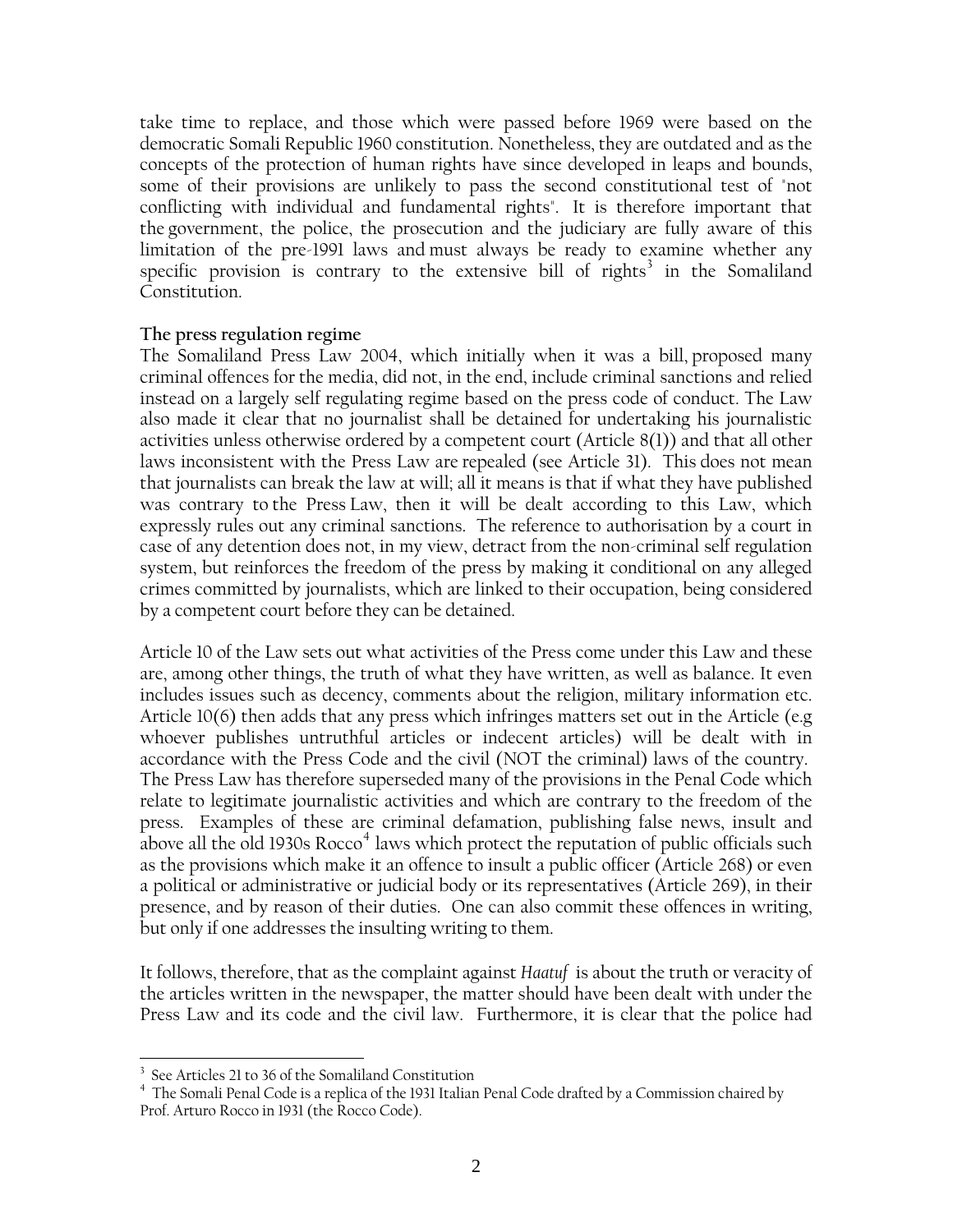neither prior authorisation from a court, nor warrants for arrest or search on 2 January 2007, when they raided the *Haatuf* office and detained the journalists. This is not only contrary to Article 8(1) of the Press Law, but is also contrary to Article 25(2) of the Somaliland Constitution, as well as the Criminal Procedure Code (CPC), which state clearly that no one may be arrested without a warrant issued by a judge, unless caught in *flagrante delicto* (in the act) - a term defined in Article 37 of the CPC. Indeed this initial illegality, in my view, has an effect on the only charge which has since been brought against Mr Yusuf Abdi Gabobe.

### **The charges at the court**

Looking then at the charges brought against the *Haatuf* journalists, it was initially said at the District Court that they will be charged with Article 451 of the Penal Code offending the honour and dignity of a person in writing (Insult). This is normally punishable on complaint of the injured person with imprisonment of one year or with a fine (but can be doubled if certain aggravating circumstances exist). The prosecution shall be initiated by the State only when the insult is in writing which tends to provoke, or is of serious nature; or when the insult is directed at nationality, community or family of the injured person. Other possible charges were said to be Article 328, publishing false, exaggerated or tendentious news so as to disturb public order (punishable with imprisonment up to 6 months or a fine) and Article 220, offending the honour or prestige of the President (punishable with imprisonment from six months to three years). The case was, however, removed from the District Court, which has jurisdiction for offences which merit maximum imprisonment of 3 years and was put in the Regional Court.

The final formal charges proffered by the prosecutor at the Regional court on 11 January 2007 were different from and more serious than the ones previously indicated, and this time included the author of the articles in question, Mr Muhammad-Rashid M Farah, who was not arrested previously and was not even present at the court. They were as follows:

# Mr Ali Abdi Dini and Muhammad-Rashid M Farah

 1) Article 220 - Offending the honour and prestige of the President: Any one who offends the honour or prestige of the President of the Republic or holds him to be responsible for the acts of the Government (punishable with imprisonment from six months to three years).

2) Article 209(2)  $\&$  (4a) - Incitement to disaffection: Any one who incites soldiers to disobey the law or to violate their oath or their military discipline or their duties … shall be punished with imprisonment of two to five years when the acts were committed publicly by means of the press.

 4) Article 321 - Instigation to disobey the laws: Anyone who publicly incites another to disobey the laws relating to public order or to stir up hatred between the social classes shall be punished with imprisonment from 6 months to five years.

 3) Article 45 & 71: The offences were said to be continuing under Article 45 in that there was more than one act in breach of the same Articles done at different times. The offences were also committed by more than one person who each,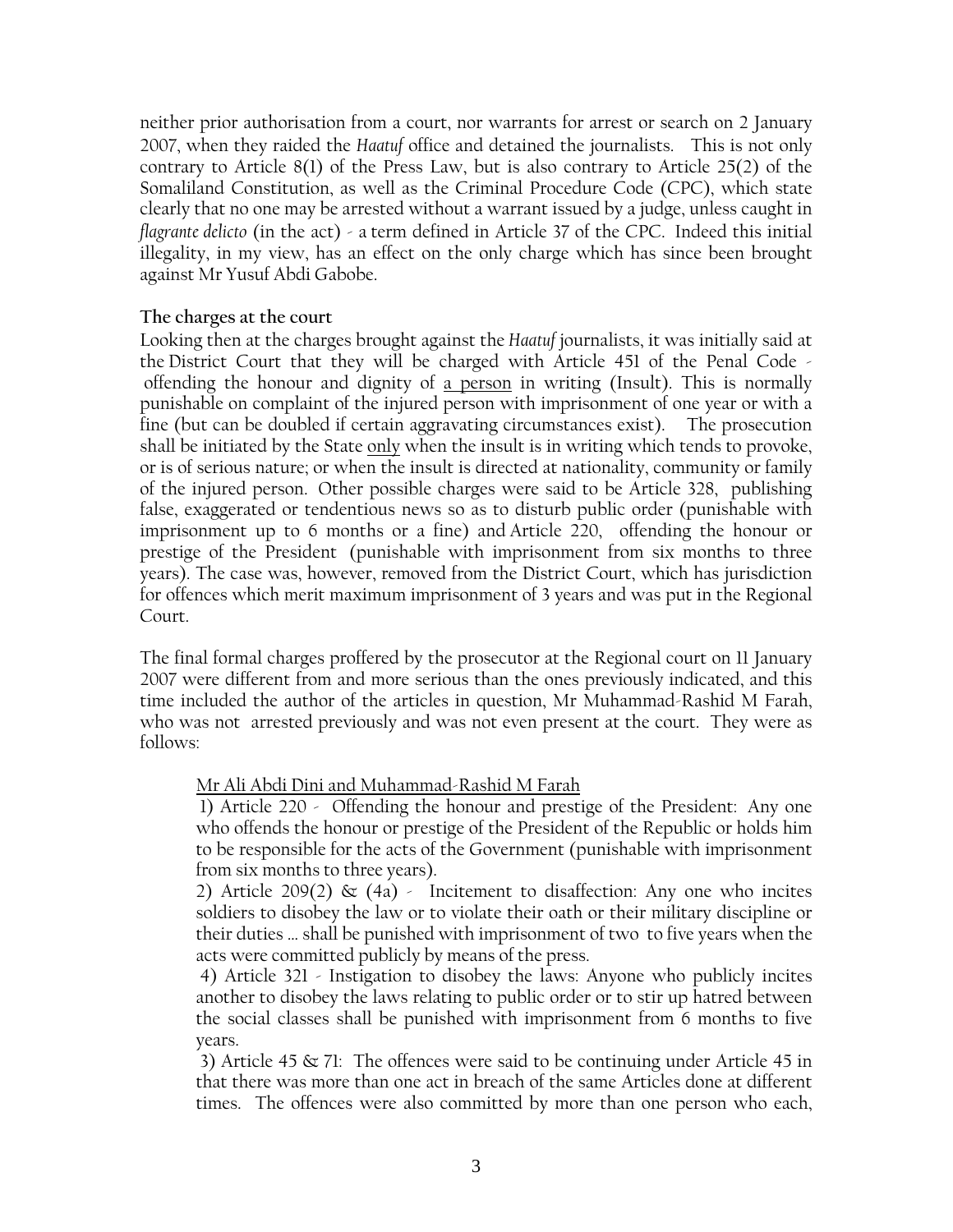according to Article 71, shall be liable for the prescribed punishment. These Articles simply reflect the charges that the series of articles started on 24 November 2006 and that the author and the editor were both responsible for them.

# Mr Yusuf Abdi Gabobe

1) Article 264: Resisting a Public Officer – Anyone who uses force or threats in order to oppose a public officer who is performing his official duties shall be punished with imprisonment from six months to five years

### **Insult laws**

For a start, you will see that instead of staying with the insult charge under Article 451 or going for the more appropriate, in terms of the Penal Code, charge of criminal defamation or libel (Article 452), the prosecution has deliberately, in my view, chosen to stick with the charge of the old "insult" law against the Head of State (or as they used to be called in South America "desacato") in the Penal Code. My guess is that the reason was because in both cases of Insult to a person under Article 451 and defamation under Article 452, the accused has a right to defend himself (under Article 453) by proving the truth of the allegations, especially if the injured party is a public official. In contrast, Article 220 carries no such defence and all that the prosecution has to show is that the honour and prestige of the President has been "offended". Secondly and rather unfortunately, the offence of insulting the President falls under the group of offences, known as "crimes against the personality of the state" in which, under Article 59(3) and 42 of the CPC, bail is not usually available.

These "special" head of state (or public officials/authorities) insult laws go back a long way to the days of monarchs and emperors. Needless to say, they are now considered to be contrary to freedom of expression and are against modern human rights treaties. Professor Walden in her 2000 WPFC (World Press Freedom Committee) study of these laws titled "*Insult Laws: An insult to Press Freedom*" says this about the nature of these laws:

"Defamation laws generally are aimed at false assertions of fact. They are designed to ensure that an individual's reputation is not unjustly harmed by the publication or dissemination of falsehoods. As many national and international courts have recognised, however, true statements are not actionable as defamation, nor are unverifiable statements of opinion. In contrast, insult laws are designed to protect "honour and dignity" and, therefore, are used to punish truth as well as falsehood, statements of opinion as well as factual assertions. The statutes in many countries expressly recognise this distinction…. Because they are designed to protect "honour and dignity" rather than reputation, insult laws are frequently used to punish name-calling, invective, vituperative language, even bad manners — what might be termed "blowing off steam."

Fortunately, many countries are waking up to the fact that these laws are no longer acceptable in any country which believes in (or even strives to maintain a semblance of)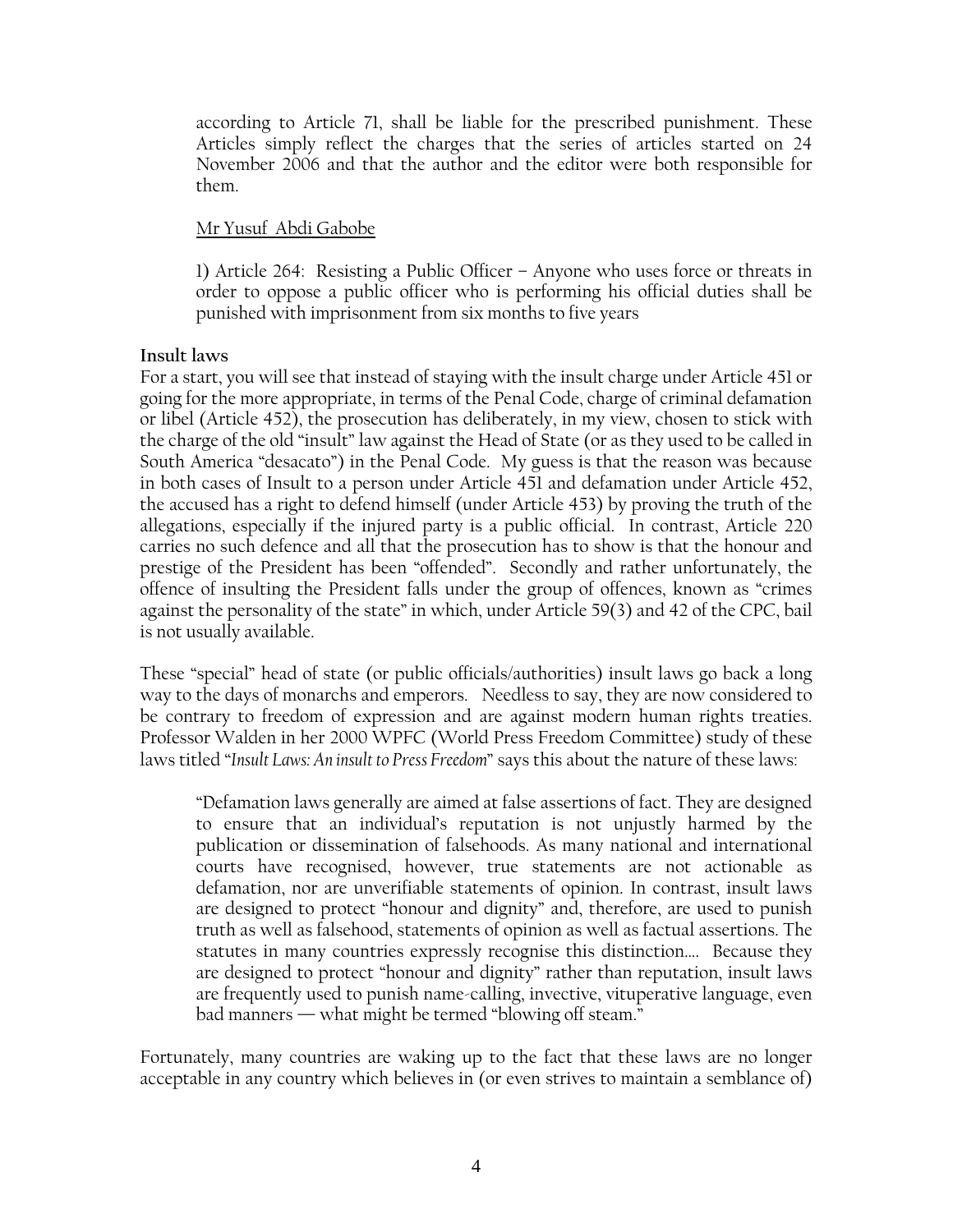the rule of law and have repealed their insult laws. In Africa, example of such countries were Egypt, Nigeria, South Africa and Kenya

# **Limitations of the freedom of expression**

There are of course situations where it may be legitimate to limit freedom of expression and the Somaliland Constitution states in Article 25(4) that individual freedoms shall not override "the laws protecting morals, the security of the country or the rights of individuals". But any such laws abridging the freedom of expression and the press, for example, must not go beyond the limits set under international standards<sup>[5](#page-4-0)</sup>. . The Somaliland Constitution reflects Article 19 of the International Covenant on Civil and Political Rights (ICCPR), which, for example, limits any restrictions on freedom expression to those which are

"provided by law and are necessary:

(a) For respect of the rights or reputations of others;

(b) For the protection of national security or of public order (order public), or of public health or morals."

Other conventions and declarations, such as the *Declaration of Principles on Freedom of Expression in Africa*<sup>[6](#page-4-1)</sup> of the African Commission on Human and Peoples' Rights (2002), add that any restrictions must "serve a legitimate interest and be necessary in a democratic society." International and national<sup>[7](#page-4-2)</sup> human rights jurisprudence has held that any restrictions must serve a pressing social need, the reasons given to justify them must be relevant and sufficient and they must be proportionate to the legitimate aim pursued.

Criminal defamation laws do not satisfy these conditions because the criminal sanctions are unduly harsh and disproportionate to any legitimate aim to protect the reputations and rights of others, when these rights could instead be adequately protected under the civil law. Similarly criminal laws that protect the reputation of politicians or officials above and beyond that of ordinary citizens will fail these international tests in that they are not necessary in a democratic society. The European Human Rights Court, in one such case, stated that criminal sanctions were likely to discourage the making of criticism of a politician as well as "hamper the press in performing its task as purveyor of information and public watchdog". The Court stated<sup>[8](#page-4-3)</sup>:

"The limits of permissible criticism are wider with regard to the Government than in relation to a private citizen, or even a politician. In a democratic system the actions or omissions of the Government must be subject to the close scrutiny not only of the legislative and judicial authorities but also of the press and public opinion. Furthermore, the dominant position which the Government occupies

 $\overline{a}$ 

<sup>5</sup> See Article 21(2) of the Somaliland Constitution:

<span id="page-4-0"></span> <sup>&</sup>quot;The articles which relate to fundamental rights and freedoms shall be interpreted in a manner consistent with international conventions on human rights …" 6 *Declaration of Principles on Freedom of Expression in Africa*, African Commission on Human and Peoples' Rights,

<span id="page-4-1"></span><sup>32&</sup>lt;sup>nd</sup> Session, 17-23 October 2002: Banjul, The Gambia.

<span id="page-4-2"></span><sup>7</sup> See, for example, the Canadian Supreme Court decision of *R v Oakes* (1986) 1 SRC 03. 8

<span id="page-4-3"></span>*Castells v Spain* 11798/85 [1992] ECHR 48 (23 April 1992), para 46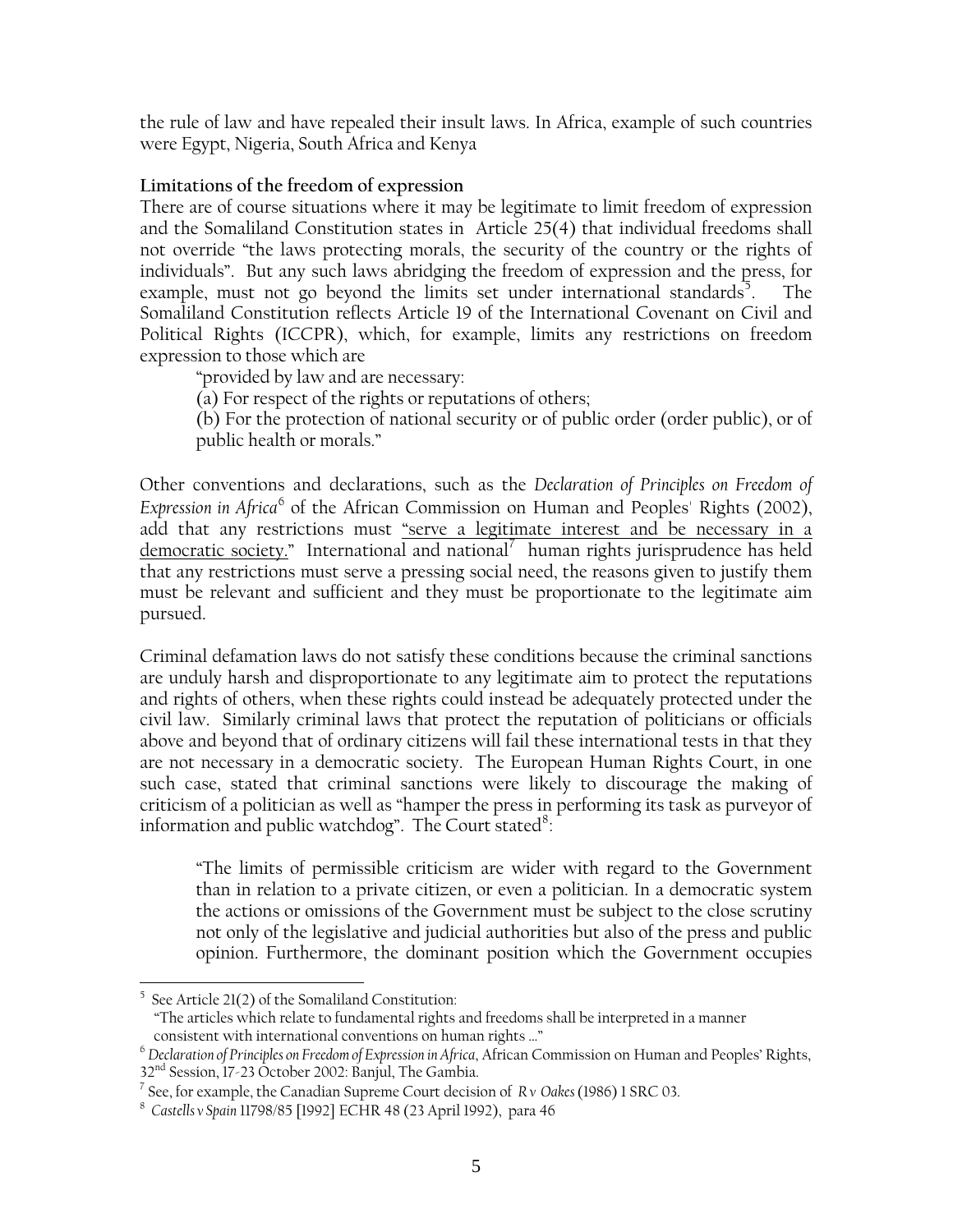makes it necessary for it to display restraint in resorting to criminal proceedings, particularly where other means are available for replying to the unjustified attacks and criticisms of its adversaries or the media"

As for limitations setting offences of incitement or sedition, other than meeting the above constitutional tests, any prosecution must show the existence of a clear intention to incite an imminent disorder, the likelihood of such disorder happening and a direct and immediate connection between the expression of opinion and the likelihood or occurrence of such disorder<sup>[9](#page-5-0)</sup>. Without the presence of these factors, these criminal laws must not be used to stifle the legitimate role of an independent press. There are ample examples<sup>[10](#page-5-1)</sup> from African and Asian courts striking down as unconstitutional and acceptable charges of incitement or sedition against the press.

As for the protection of the reputation of others, civil laws are perfectly capable of striking a balance between the two competing rights, so long as their genuine and necessary purpose is to protect the reputation of individuals against injury and they are proportionate in their effect of limiting the freedom of expression $\mathbf{u}$ . Even then, the use of such laws by high public officials<sup>[12](#page-5-3)</sup> or by public bodies is increasingly circumscribed. In the United States, public officials and public figures, unlike private persons, suing for civil defamation have to prove that the additional factors that the allegedly defamatory comments were made with actual malice i.e with knowledge that they were false or with reckless disregard of whether they were false or not<sup>[13](#page-5-4)</sup>.

### **Incompatibility with the Somaliland Constitution**

 $\overline{a}$ 

In the light of the above comments, the "insult law" provisions in the Somali Penal Code have not, in my view, survived the test in Article 130(5) of the Somaliland Constitution of pre-1991 laws not being in conflict with the fundamental rights and freedoms of individuals and in particular, Article  $32^{14}$  $32^{14}$  $32^{14}$ . As confirmed in Article 21(2), the fundamental rights and freedoms in the Constitution have to be interpreted in a manner consistent with the international laws, including, for example, the Universal declaration of Human Rights which is specifically mentioned in Article 10(2) of the Somaliland. The criminal sanctions, therefore, in the Penal Code for the offences of insult (including defamation)

<span id="page-5-0"></span><sup>9</sup> See, Mandel T "*Criminal Content Restrictions*" A Conference paper available at

<span id="page-5-1"></span>http://www.article19.org/docimages/629.htm<br>
<sup>10</sup> For example, *Kedar Nath Singh v. State of Bihar* [1962] Supp. SCR 769 (Indian Supreme Court)

<span id="page-5-2"></span><sup>&</sup>lt;sup>11</sup> See for example, the recent (2006) excellent and clear guidance by Article 19 titled *Defamation ABC*, available at <u>http://www.article19.org/pdfs/tools/defamation-abc.pdf</u>

<span id="page-5-3"></span> $12$  Established democracies do not allow public bodies (such as ministries, government agencies or local authorities) to sue for defamation under any circumstances.

<span id="page-5-4"></span><sup>13</sup> *New York Times Co. v. Sullivan,* 376 U.S. 254 (1964); *Curtis Publishing Co. v. Butts,* 388 U.S. 130 (1967).

<span id="page-5-5"></span><sup>&</sup>lt;sup>14</sup> Article 32: "Freedom of Public Demonstration, Expression of Opinion, Press and other Media

<sup>1.</sup> Every citizen shall have the freedom, in accordance with the law, to express his opinions orally, visually, artistically or in writing or in any other way.

<sup>2.</sup> Every citizen shall have the freedom, in accordance with the law, to organise or participate in any peaceful assembly or demonstration.

<sup>3.</sup> The press and other media are part of the fundamental freedoms of expression and are independent. All acts to subjugate them are prohibited, and a law shall determine their regulation."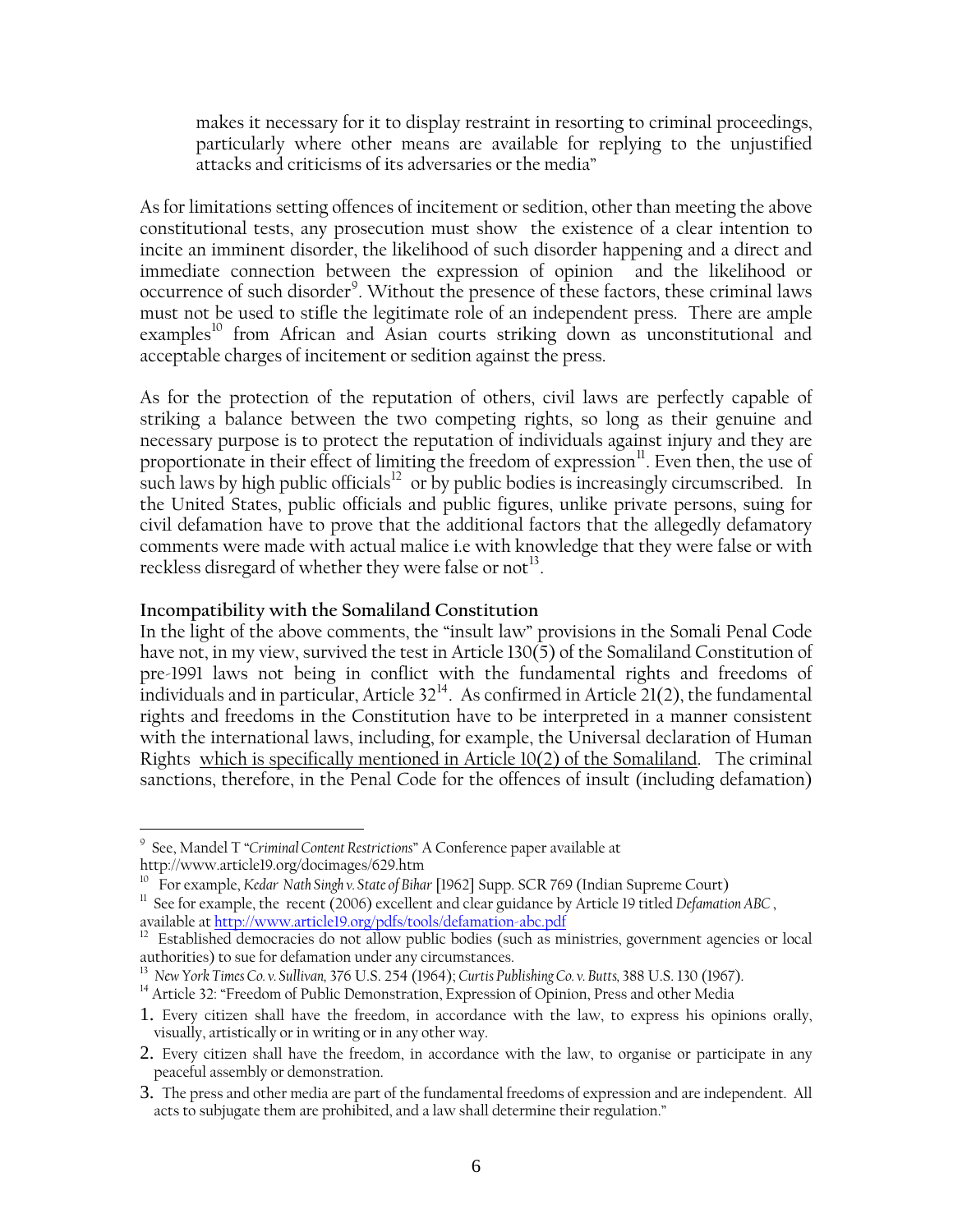and for the other offences relating to the press are disproportionate and are not necessary in a democratic society.

Moreover, so far as Article 220 of the 1962 Penal Code is concerned, there is a clear difference between the respective constitutional positions of the Somali Republic 1960s President referred to in the Penal Code and the Somaliland President. One can see this when one reads the whole of Article 220 which talks about not only offending the honour and dignity of the President, but also makes it a crime for anyone to "hold him responsible for the acts of the Government". Under the 1960 Constitution, the President was the Head of the State, but the Prime Minister was the Head of the Government, and Article 76 of this Constitution expressly stated that the President was not responsible for any of the acts of the Government. The Prime Minister did not enjoy the benefit of Article 220 of the Penal Code and his "honour" was protected by the more general articles 268 and 269 (see above) which applied to all public officials or bodies. contrast, the Somaliland President is not only the Head of State, but is also the Head of the Government and, in a democracy, will invariably be criticised legitimately for anything he and his government has or has not done. It is, in my view, impossible for Somaliland democracy to function properly if Article 220 is still current and any criticism of the head of the government by the opposition parties, parliamentarians and the public can be so easily labelled as offensive. Worse, it cannot be the case that Head of the Government cannot be held accountable for the failings and shortcomings of his government. Article 220 therefore is not only in conflict with the fundamental rights enshrined in the Constitution, but is also in conflict with the presidential system of government set up under the Somaliland Constitution.

# **The incitement charges**

So far as the other two charges of incitement (or sedition) against the editor and journalist are concerned, it is believed that they are based on criticisms about the President's alleged acts or omissions in connection with eastern Sool which has been occupied by the militia of neighbouring Puntland since the President's visit in 2003. According to many sources, what was written in the articles about this subject was no more than what was said by many about the President's ill-advised 2003 visit to Las Anod which triggered the Puntland invasion of the town and the lack of any credible policy to end the illegal occupation. It is not clear therefore what evidence there is to back these serious allegations and it is also worrying that one of the charges raises the spectre of inter-clan troubles in that it is alleged that the newspaper articles were instigating hatred between "the social classes" – a euphemism for clans. In any case, these criminal sanctions must also meet the international tests for restrictions of freedom of expression discussed above, and nothing in the newspaper articles appeared to indicate an intention on the part of authors to incite an imminent disorder by the public or disaffection on the part of the Somaliland soldiers, and neither was there any likelihood of the occurrence of such disorder or disaffection as a direct and immediate result of the articles published in the paper.

# **The charge against Mr Gabobe**

As for the only charge against Mr Yusuf Abdi Gabobe, any court ought to note that the police raid and search were unlawful as the police had no warrant of arrest or search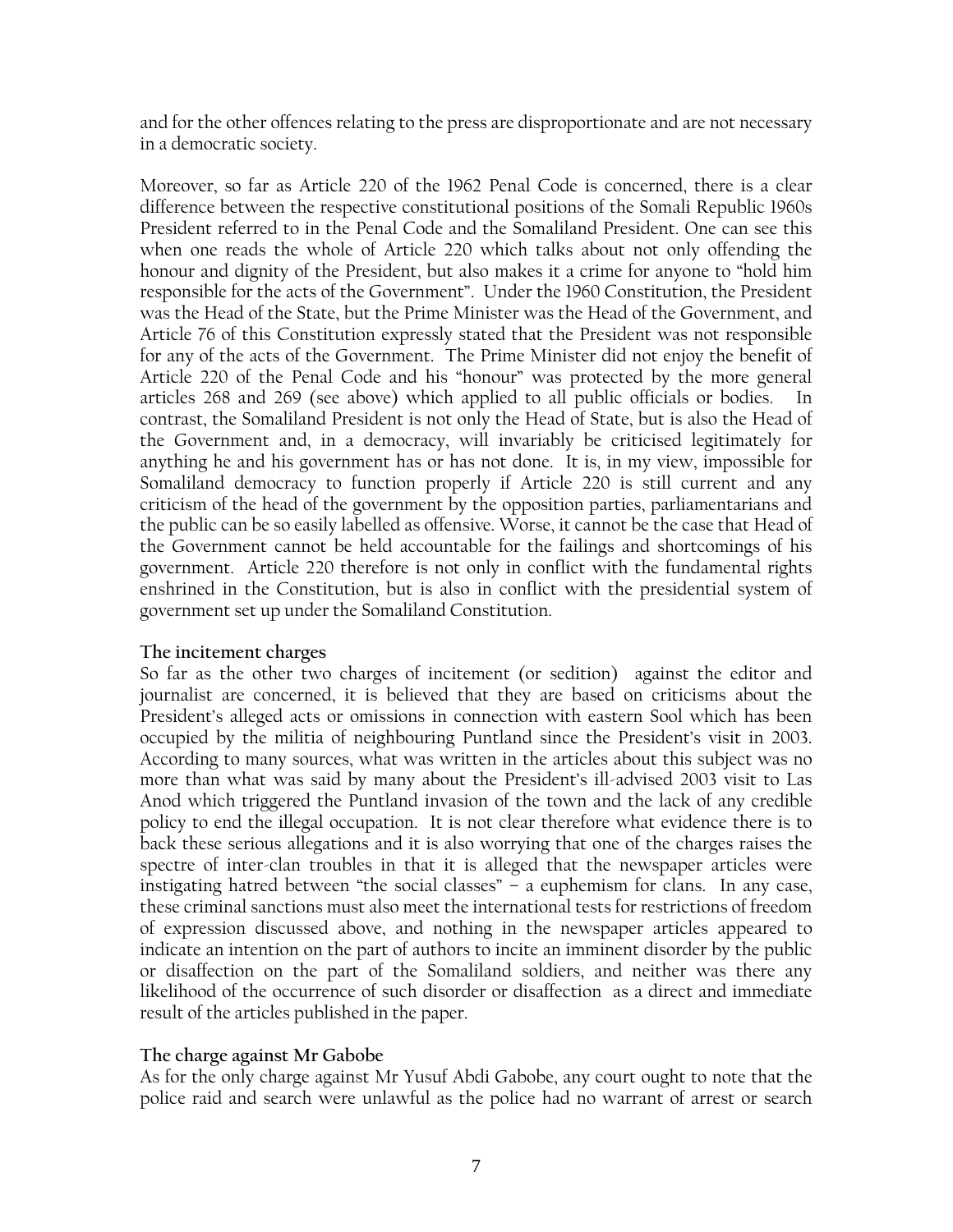from a court to execute. As mentioned above Article 25(2) of the Constitution explicitly outlaws arrests without a warrant in this kind of situation where the police were following a complaint about what a newspaper has already published. Article 53 of the CPC also makes it clear that a search warrant may only be issued by a judge and article 58 limits the exceptional situation where the police may undertake a search without a warrant to cases of "urgent necessity" when there are grounds to believe that during the time required to obtain a search warrant, "material evidence may be destroyed or altered; or the wanted person may abscond". None of these conditions applied; the police were dealing with an established media group and there was nothing stopping them from seeking the necessary warrants before the raid. As reported, the police raid involved a considerable number of armed policemen, and they confirmed that they had no warrants in their possession. In these circumstances, and in the light of the unlawful action of the police, the charge against the Chairman and Head of the organisation for nothing else other than resisting the police's unlawful action will not stand up to close scrutiny.

#### **The Regional Court preliminary decision**

It is not up to the Prosecution or the Government to choose which parts of the Penal Code have been repealed or are null and void under Article 130 of the Constitution. The Penal Code is awash with references to the "Somali Republic" and is linked to the 1960 Constitution. Somaliland courts use it every day and disregard those provisions which are obviously no longer applicable to Somaliland. Article 220 falls, in my view, within that group of provisions which are no longer applicable to Somaliland. Furthermore, as discussed above neither Article 220, nor the charges brought against the editor and the journalist are any longer applicable to journalists because of Article 31 of the Somaliland Press Law. So what happened when these arguments were put to the Regional Court by the defence lawyers? On 13 January 2007, the court (Mr Justice Faysal Abdillahi) issued a brief unreasoned ruling in which he insisted that the criminal charges will proceed, and started to hear the witnesses for the prosecution. The trial is now continuing, and the Mr Gabobe and Mr Dini are still in jail.

#### **Court jurisdiction and the constitutional challenges**

It appears to me that this matter raises two important issues which are new to the Somaliland courts and which require careful thought, in the absence of detailed Rules of the Procedure of the Supreme/Constitutional Court. These are:

a) The jurisdiction of the Regional Court in matters relating to the Press, and

b) the procedure for dealing with cases at lower courts when constitutional challenges are raised.

So far as jurisdiction is concerned, Article 4 of the CPC allows any court to make a ruling about whether it has jurisdiction to hear any case. The Regional Court has jurisdiction to consider cases where the punishment is more than three years imprisonment and so ostensibly it has jurisdiction to consider the charge of resisting a Public Officer in the execution of his duties (see above), but according to the Press Law, it has no jurisdiction to consider the other charges against the journalists. It is not clear whether the preliminary ruling of the court was made before or after the trial started. As this matter goes to the competence of the court in dealing with the cases against two of the journalists, and an appeal, will, if successful, dispose of these proceedings altogether, it is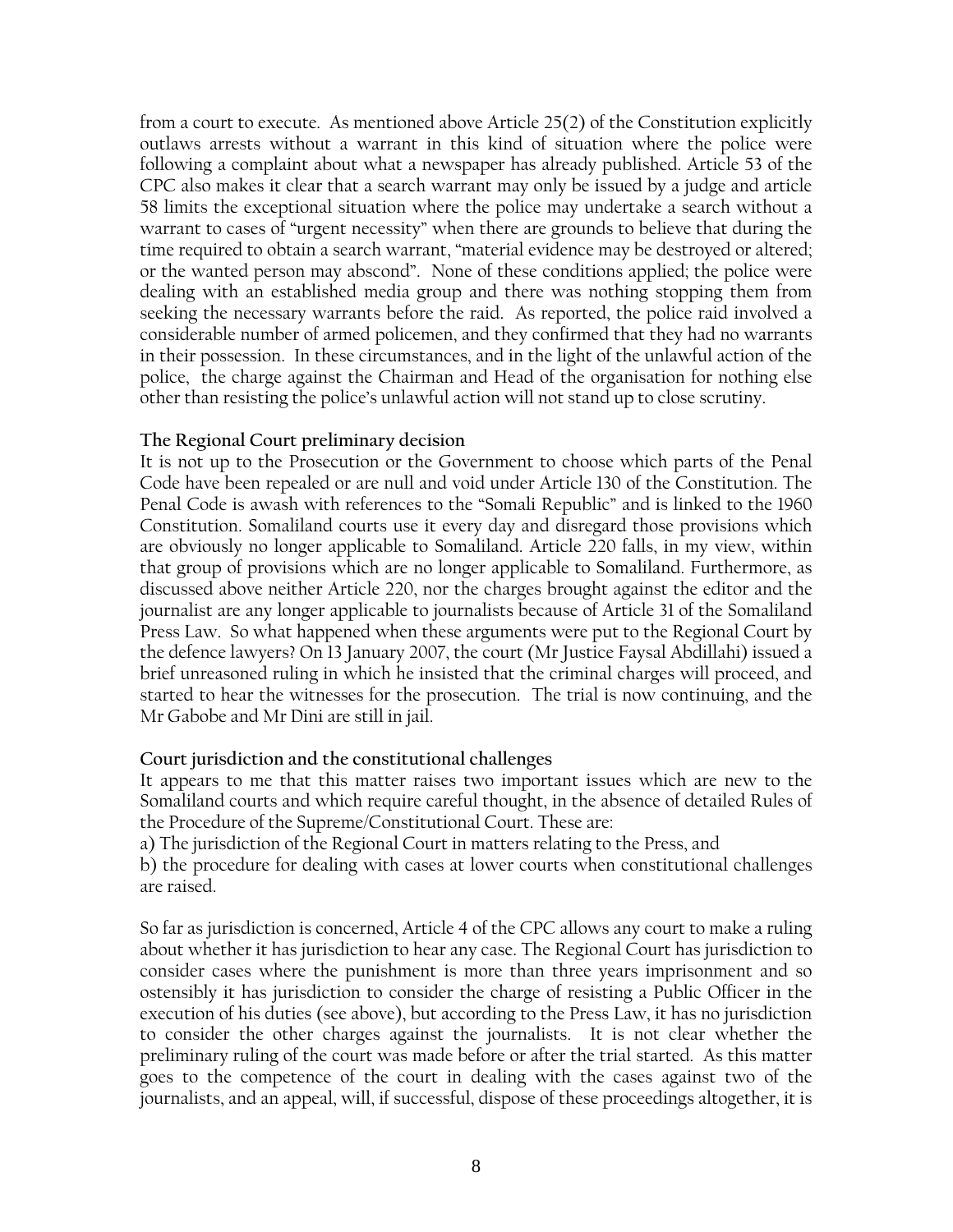open to the journalists to submit an immediate appeal<sup>[15](#page-8-0)</sup> under Article 219(a) of the CPC. The period of appeal against the preliminary decision is only 15 days (Article 214(1)(b) of the CPC).

There are also the additional constitutional challenges, which make an immediate appeal or a petition imperative. Unlike the United States where constitutional decisions can be made by any court, in Somaliland, as in most European countries, constitutional decisions are the exclusive preserve of the Somaliland Constitutional Court, which, unlike many of the latter courts, is also the Supreme Court. The challenges relating to the constitutionality any laws have to be referred to the Constitutional Court. There are no Rules of Procedure for the Somaliland Constitutional Court yet and the Organisation of the Judiciary Law (Article 15(3)) simply states that the Court will use the Civil Procedure Code 1974 when it receives petitions about the constitutionality of laws or other constitutional suits. It appears to me that where there is a constitutional challenge, this takes priority over an appeal and whilst it will be advisable for the defence to put in an appeal, as well, to the Court of Appeal against the preliminary decision of the Regional Court because of the time limits, this is a matter which needs to be considered immediately by the Constitutional Court. It is only there that the interplay between the Press Law and the Penal Code can be fully explored beyond the jurisdictional issue.

It was and it is still open to the Regional Court to refer the matter to the Constitutional Court for interpretation of these issues, and in these circumstances, to free the journalists immediately. In many countries with Constitutional Courts, lower courts are obliged to refer genuine constitutional questions to the Constitutional Court. On receipt of the appeals or petitions, it is also open to either the Court of Appeal or the Supreme Court to release the journalists. In these circumstances, therefore, any rush on the part of the Regional Court to convict the journalists of these criminal offences, and specially of insulting the President will be seen as an undue punishment of the free press, and an act of subjugation which is contrary to Article 32(3) of the Somaliland Constitution.

# **Final word on insult laws**

I shall give the final word about these insult *(desacato*) laws (like Article 220 of the Penal Code) to the Inter-American Commission on Human Rights which has repeatedly condemned them as follows:

"The use of *desacato* (offending the honour) laws to protect the honor of public functionaries acting in their official capacities unjustifiably grants a right to protection to public officials that is not available to other members of society. This distinction inverts the fundamental principle in a democratic society that holds the Government subject to controls, such as public scrutiny, in order to preclude or control abuse of its coercive powers. … Contrary to the rationale underlying *desacato* laws, in democratic societies, political and public figures must be more, not less, open to public scrutiny and criticism. The open and wide-

<span id="page-8-0"></span><sup>1</sup> <sup>15</sup> Different considerations apply to orders/interim deciosions made during a trial, when the appeal will be taken with the judgment.